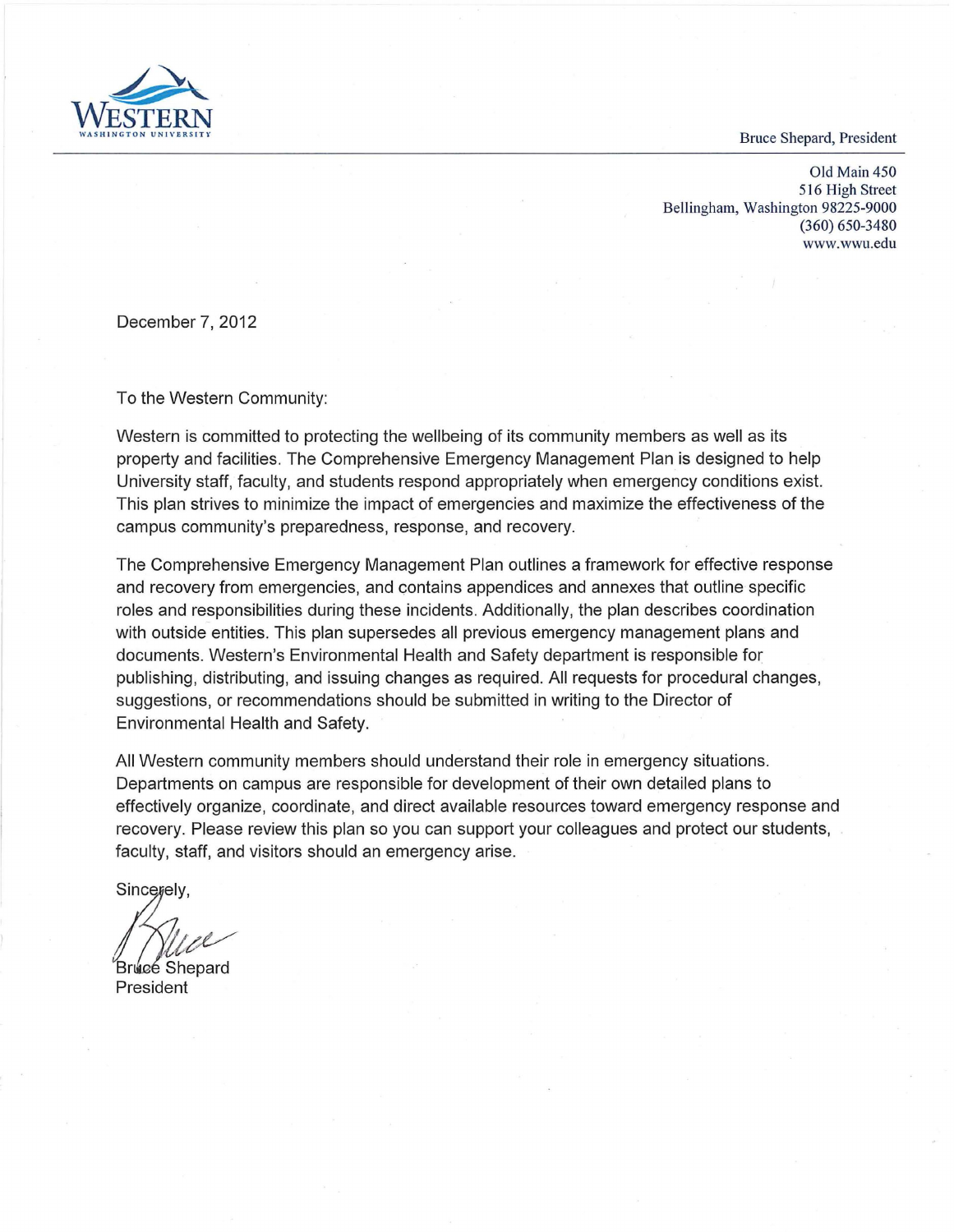

# **Western Washington University Basic Plan 2013**

*A part of Western's Comprehensive Emergency Management Plan*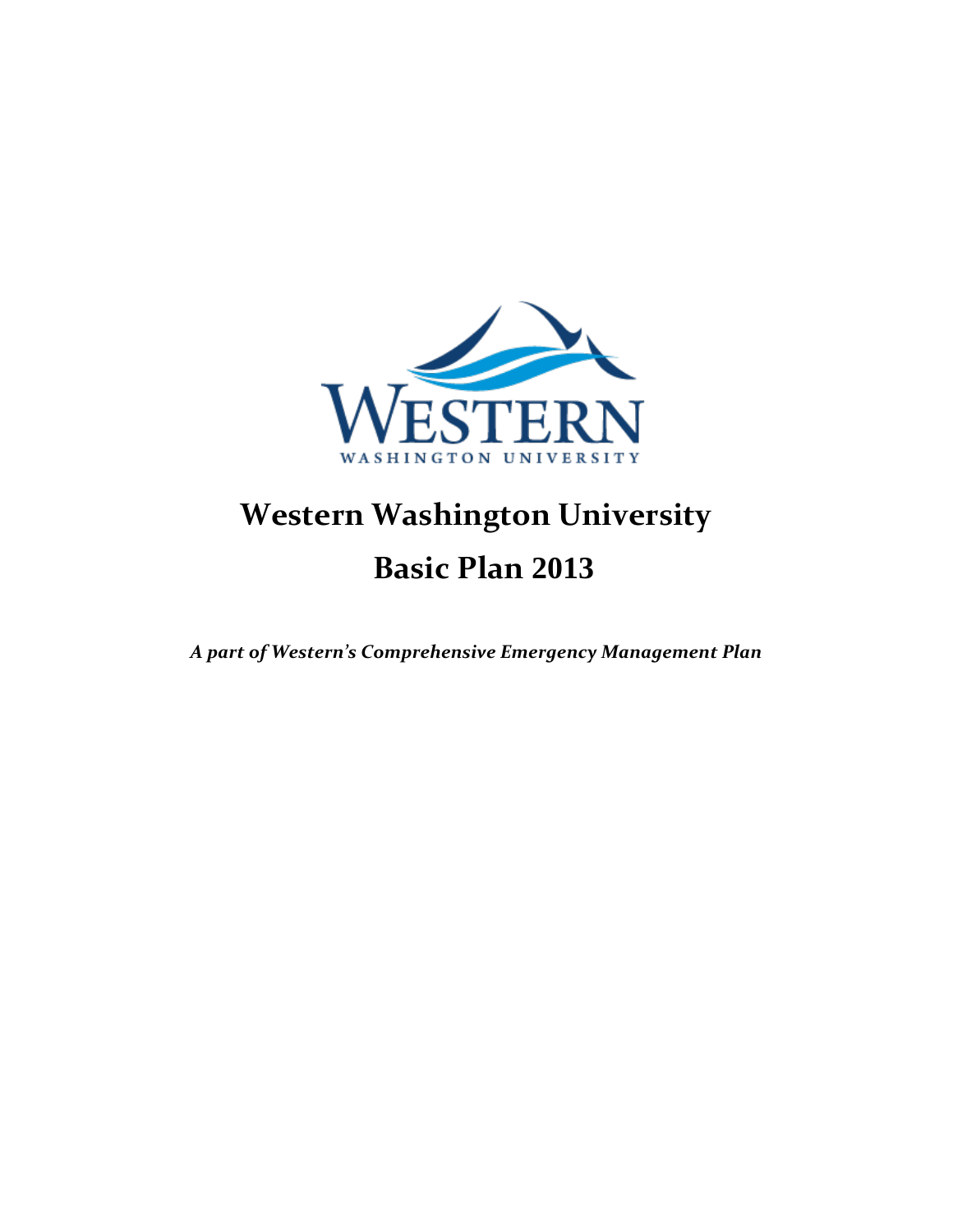# **Record of Changes**

| Change # | <b>Date Entered</b> | <b>Description and Location of</b><br>Change(s) | Person<br>making<br>changes |
|----------|---------------------|-------------------------------------------------|-----------------------------|
|          |                     |                                                 |                             |
|          |                     |                                                 |                             |
|          |                     |                                                 |                             |
|          |                     |                                                 |                             |
|          |                     |                                                 |                             |
|          |                     |                                                 |                             |
|          |                     |                                                 |                             |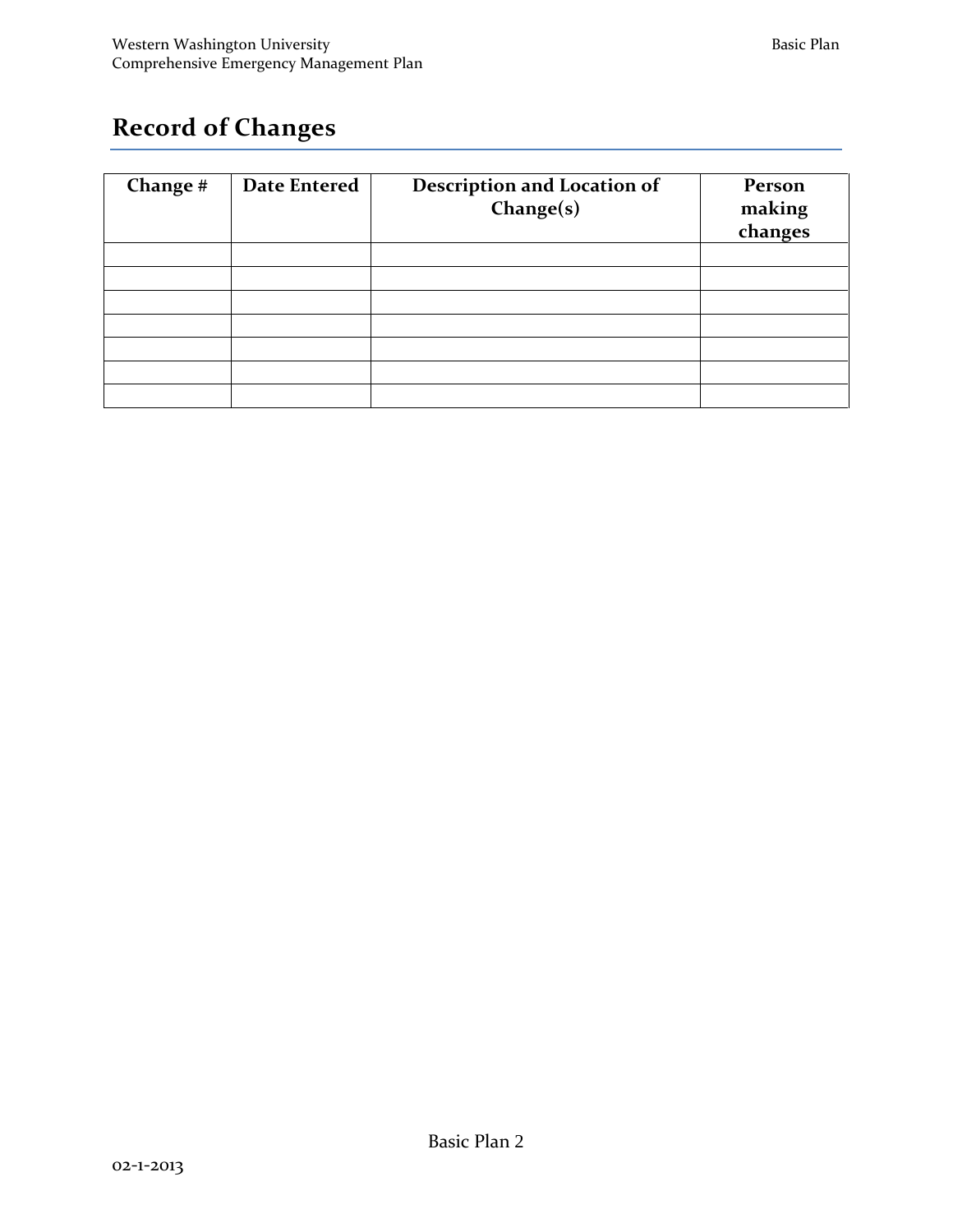#### **A. PURPOSE**

 The following Comprehensive Emergency Management Plan (CEMP) establishes guidelines, procedures and designed to protect lives and property through effective use of university and community resources. organizational structure for response during times of emergency. The basic emergency procedures are

 emergency management activities. The basic plan is supported by annexes that outline specific roles and responsibilities. Specific annexes also address hazards on an individual basis, providing guidelines for the The CEMP begins with a basic plan outlining emergency management strategies and general guidance for stabilization and recovery from an incident.

 Through the use of the National Incident Management System (NIMS) and the Incident Command System (ICS), this plan describes the organizational relationships that allow Western to coordinate a campus response and integrate with outside agencies when necessary.

#### (1) **Mission Statement**

Western Washington University seeks to safeguard the campus community from natural, technological, and human-caused disasters through leadership, planning, education, prevention, and all-hazard response. Western's CEMP utilizes the four phases of Emergency Management to support this mission and prepare the University to a higher degree of readiness.

#### (2) **Vision**

 Western Washington University strives to be a model Higher Education Institution and is widely recognized for a proactive, risk-based planning approach to emergency management and community preparedness efforts.

#### (3) **Priorities**

 The following priorities help guide Western's leaders to set objectives and goals for the emergency management program. They are listed below in numerical order of importance:

- 1. Eliminate major threats to life and safety
- 2. Preserve property and the environment
- 3. Maintain continuity of educational activities
- 4. Restore essential systems and services
- 5. Restore the residential living program

#### **B. SCOPE**

 A campus, community, or regional crisis may activate the CEMP depending on the size and severity. The plan is flexible and scalable for incidents of all sizes and hazards.

 community partners in emergency management, private entities, and volunteer organizations. The This plan is designed specifically for Western's campus community. The campus community includes, but is not limited to: students, faculty, staff, visitors, Western's satellite campuses, surrounding neighborhoods, university will cooperate with federal, state and local emergency management in the development, implementation and execution of emergency response plans.

This plan is designed only to address emergencies and disasters within the auspices of the university.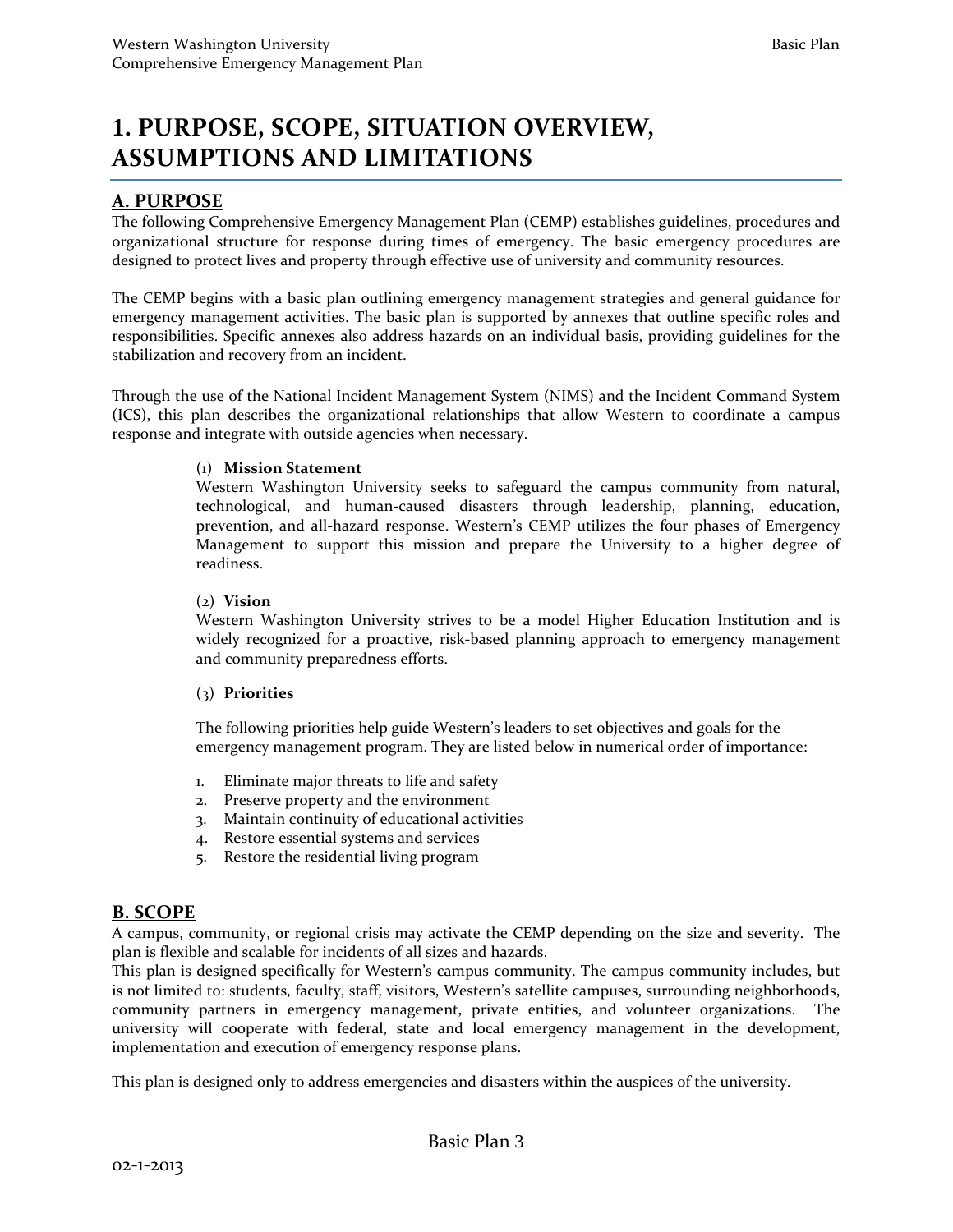#### **C. SITUATION OVERVIEW**

 plan for these hazards, Western has collaboratively developed mitigation measures. The university has some internal resources and the ability to partner with local, regional and federal agencies. The following Western is a medium-sized campus and is subject to natural, technological, and human-related hazards. To situational overview includes a summary of Western's hazards and capabilities.

#### **(1) Hazard Analysis Summary**

 The hazard analysis summary is based on Western's Hazard Identification and Risk Analysis (HIVA) (a separate document from the CEMP). Western's HIVA follows the Whatcom County methodology to assess hazards and risks to the campus community.

 The HIVA describes a variety of technological, natural, and human-related hazards. Some of the information/technology disruptions. Natural hazards may include: earthquakes, severe weather, and disease outbreak. Human-related hazards may include: acts of violence, terrorism, and civil relevant technological hazards include: utility failures, fires, explosions, hazardous materials, and unrest.

A hazard can affect one or multiple parts of the campus, depending on the situation's severity. For instance, an earthquake may affect the entire campus (residence halls, academic and research facilities, and support and maintenance facilities), while a localized fire may only affect select services or buildings.

 The frequency and impacts of the listed hazards vary as well. Acts of violence and earthquakes are generally considered low frequency, but high impact to the campus. Severe winter storms and utility failures are considered higher frequency happenings that have a lesser impact on the campus.

 External resources are requested when an incident exceeds Western's response capabilities. For example, large hazardous material releases are handled by the Whatcom County Specialized Emergency Response Program team, and pandemic and disease outbreak response is coordinated by Whatcom Unified Emergency Management (combined City of Bellingham and Whatcom County Emergency Management offices).

 Hazards that originate in neighboring areas that affect Western are addressed in hazard-specific annexes included in this document.

#### **(2) Mitigation Overview**

Western's Hazard Mitigation Plan was created in 2003 by university leaders involved in emergency planning. Under guidance from the Director of Environmental Health and Safety, various departments collected and reviewed supporting hazard-related materials such as: Western's Comprehensive Emergency Management Plan, Western's HIVA, budget materials, and Facilities Management databases.

 After document review and consultation with Western's upper-level management, campus groups, Hazard Mitigation Plan. The Hazard Mitigation Plan is separate from this document and is a and the State Department of Emergency Management, a final plan was created in 2003; Western's formal annex to the Washington State Hazard Mitigation Plan.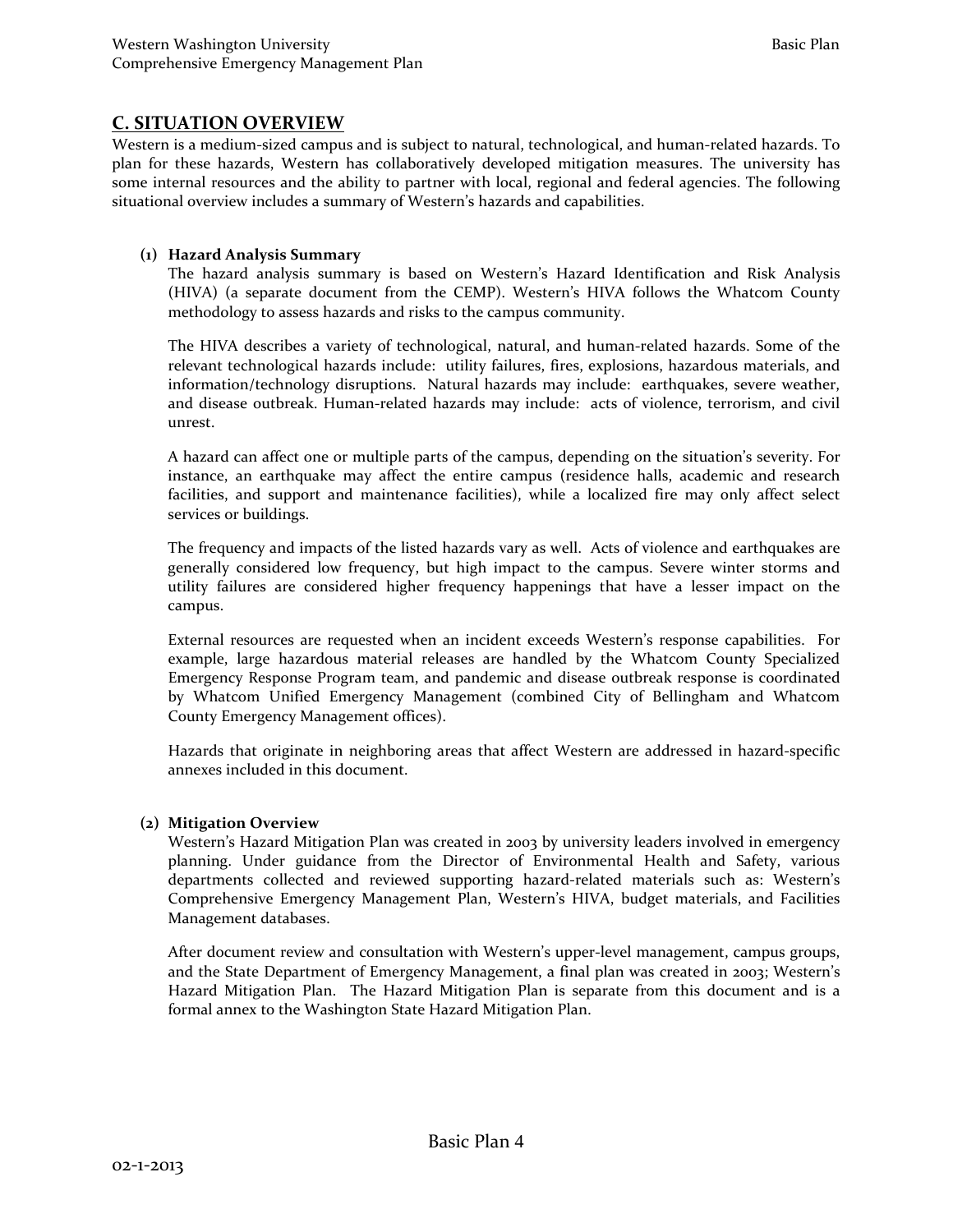#### **(3) Capabilities Assessments**

Western will take necessary and prudent steps to assure continuity of operations and restoration of normal activities as quickly as possible following an emergency or a disaster.

 to handle all emergencies. Some university emergency response resources include a small police department, health center, and volunteer responders. Emergencies can occur at any time or place students - may be called to respond as needed. The university has resources to handle a variety of emergencies, but the institution is not equipped on campus, and each member of the campus community - faculty, staff, administrators and

students - may be called to respond as needed.<br>Specific information about capability assessments on a particular hazard are found in the hazard specific annexes.

#### **D. PLANNING ASSUMPTIONS AND LIMITATIONS**

It is the intention of Western Washington University to make every reasonable effort to respond to emergencies based on the situation, information and resources available. No guarantee of a perfect response is implied by this plan. The following assumptions are made and should be used as general guidelines for this plan:

- The CEMP is intended to be sufficiently flexible to accommodate contingencies of all types, magnitudes, and duration.
- university. Instead, it is considered a framework that guides the overall • The CEMP does not replace the procedures for safety, hazardous material response, or other emergency measures already established at the organization and general procedures for the management of information, activities, and operations during an emergency.
- Operations that include life-safety and rescue will always be Western's first emergency response priority.
- An emergency or a disaster may occur at any time, with little or no warning.
- • The campus population will vary greatly during the hours of the day and staffing. times of the year. These will influence response times, procedures, and
- In some incidents, it may be necessary for responders to adopt a defensive position for an indefinite time due to a lack of information, a lack of adequate resources, or danger to life or safety.
- Additional response delays may result from locally experienced extreme weather conditions, utility failures, and public transportation networks which may have been damaged or rendered impassable by the incident.
- Western may not be able to satisfy all emergency requests and needs during a major emergency, disaster, or catastrophic occurrence.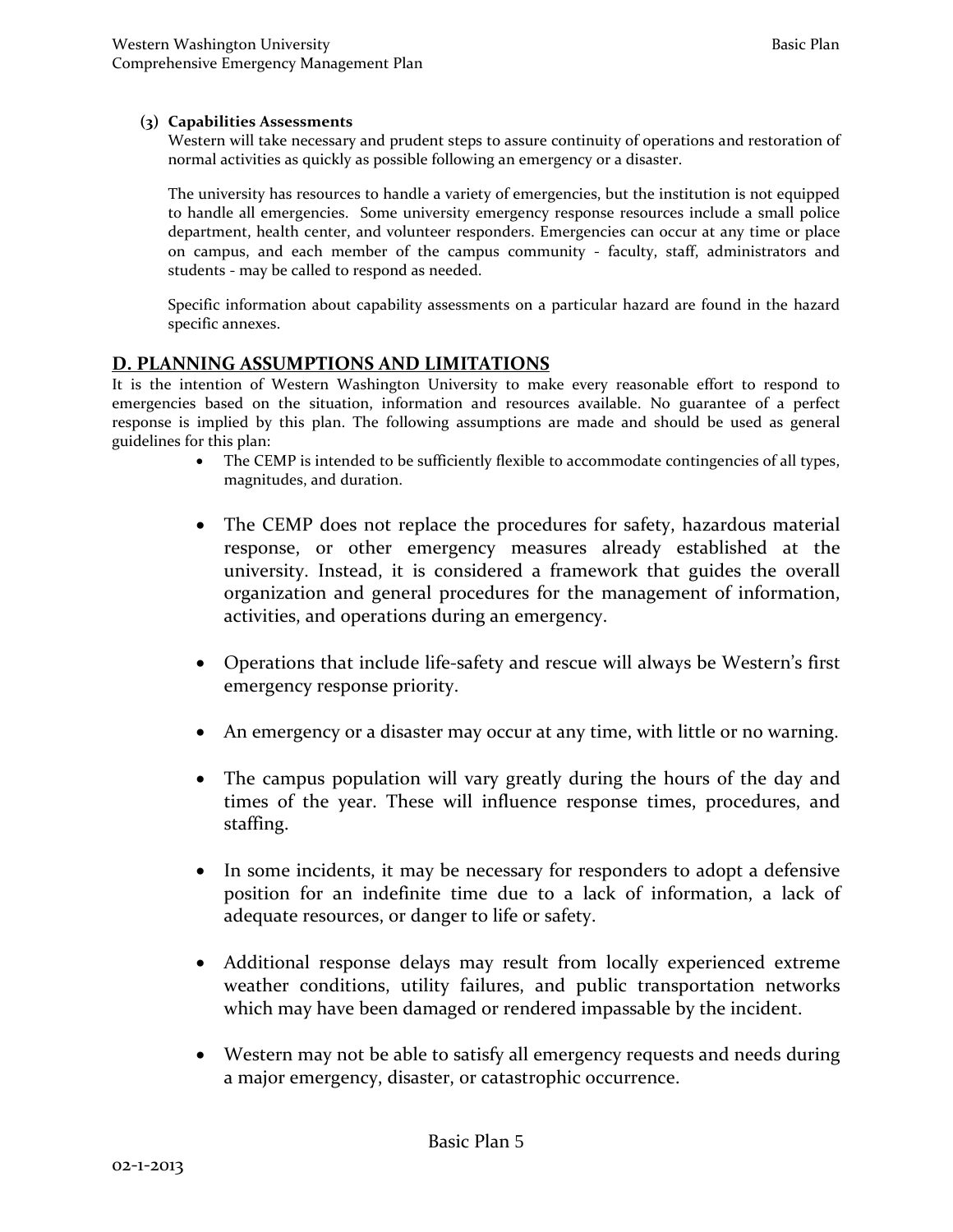- those resources. • During a major regional incident, Western may not be able to rely on the local, county, regional, and state aid due to the overwhelming demand on
- response functions that could be disrupted or non-functional. • Public information and population protection/warning are essential
- • In any given emergency there will be some people that will choose not to follow recommended instructions or that may not receive any of the various messages for various reasons. The university will make all reasonable attempts to explain, convince and notify as many as possible, but cannot be held responsible for those that choose not to follow recommended instructions or those that were unintentionally missed through best of efforts.
- Each person or group will respond within the limits of their training or actual capabilities and qualifications.

# **2. EMERGENCY MANAGEMENT ACTIVITIES**

 Western is organized into five divisions, and each performs strategic emergency management activities that collectively complete Western's emergency management mission. Within each division, specific departments have emergency management duties for response and recovery. A proactive response to an emergency situation requires a coordinated effort between departments performing these activities. Table 1 describes some of the general emergency management activities performed by department personnel.

# Table 1. Emergency Management Activities by Division.<br>**Academic Affairs Division**

- $\checkmark$  Develop procedures to communicate with faculty in an emergency situation.
- $\checkmark$  Develop plans to identify alternate facilities where institution activities can be conducted.
- $\checkmark$  Prepare to execute components of continuity planning relating to staffing, including work-recovery needs (e.g., psychological help, time off for personal needs). assessing faculty availability, appropriation of personnel, and assisting employees with

*Information Technology (IT)* 

- distribute emergency information via web site, cell phone, e-mail, and other  $\checkmark$  Develop procedures and systems for checking critical information and alert systems to mechanisms.
- $\checkmark$  Identify IT resources needed to facilitate the emergency operations of all campus departments.
- $\checkmark$  Develop plans to continue academic programs that significantly use technology for teaching purposes.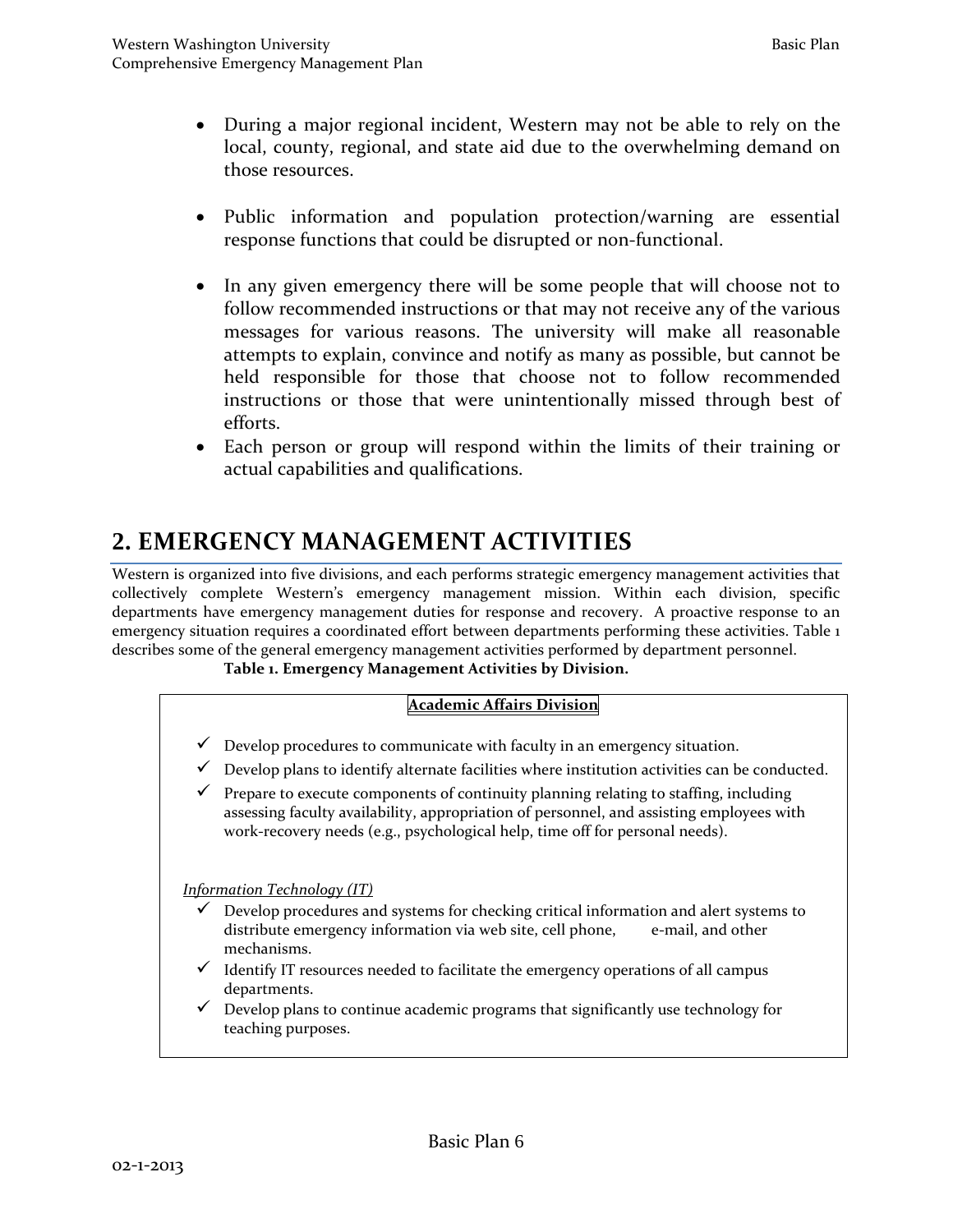#### **Business and Financial Affairs Division**

- $\checkmark$  Develop the processes and procedures for tracking employees' time and issuing paychecks during disaster operations.
- $\checkmark$  Develop procedures for procuring emergency resources for responding to and recovering from emergencies.
- $\checkmark$  Develop the process for documenting the financial cost of emergency response and recovery operations.
- $\checkmark$  Develop a Business Continuity Plan (BCP).
- $\checkmark$  Identify and prioritize critical support services and systems.
- $\checkmark$  Identify and ensure recovery of critical assets.

#### *University Police and Public Safety* **Human Resources**

- Develop procedures for mobilizing Develop plans to maintain the department of public safety continuity of payroll. personnel and pre-positioning • Develop plans to maintain employee
- Develop a process for managing Develop plans to hire or replace staff
- communicating with and directing assistance in the event of an the central dispatch center, emergency.
- population.
- Ensure the safety and security of
- 
- resources and equipment. benefit services during an emergency.
- incidents at the field level using the with temporary employees, if needed.
- Incident Command System. Develop plans to serve as the liaison, **Develop a process for or or organizer**, or both, of volunteer
- with work-recovery needs (e.g., campus community. psychological help, time off for including the activation of the • Prepare to execute components of Emergency Contact List. **Example 2** continuity planning relating to • Develop procedures to warn staffing, including assessing staff threatened elements of the availability, appropriation of availability, appropriation of personnel, and assisting employees personal needs).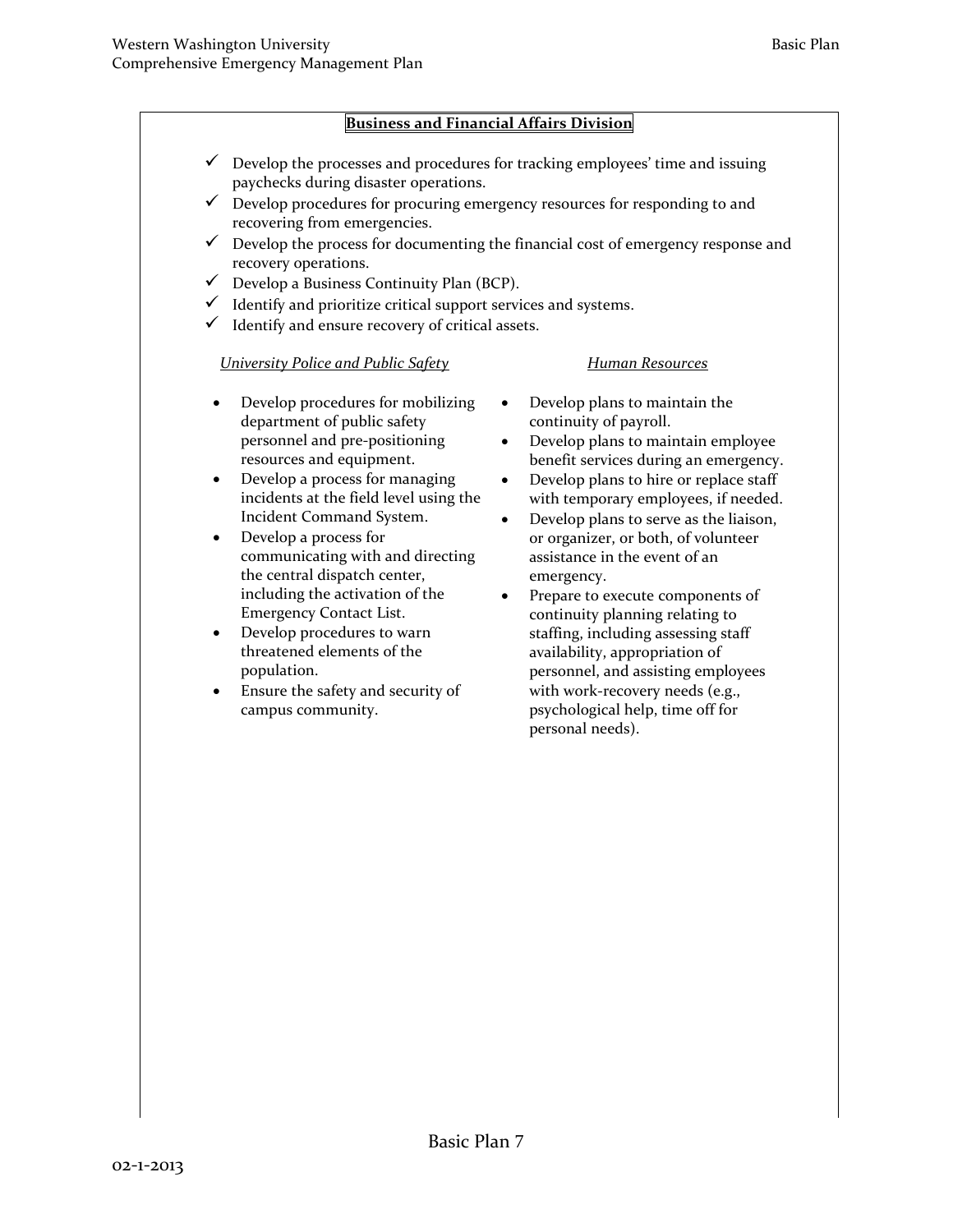*Business and Financial Affairs Division continued* 

#### *Environmental Health and Safety*

- Perform vulnerability and hazard assessments.
- and building emergency plans. • Review and accept department
- Review and update processes and procedures for state and federal disaster declaration requests.
- Provide safety and emergency management exercise training.
- Ensure that hazardous material procedures are consistent with the state and local hazardous materials management and response plans.
- Coordinate with University Police and the Office of University Communications and Marketing to develop processes and procedures for disseminating public information.
- Identify the need for and sources of emergency communication devices (e.g., ham radios, cell phones).

#### *Facilities Management*

- on campus. • Provide expertise and management of all buildings, facilities, and utilities
- buildings and utilities. • Perform damage assessments to
- Develop procedures for prepositioning resources and equipment.
- services on campus. • Maintain, repair, and restore critical
- contractors. Order specialized services and

#### *Business and Financial Services*

- Provide contract and resource ordering
- continuity planning related to Prepare to execute components of financial needs of the university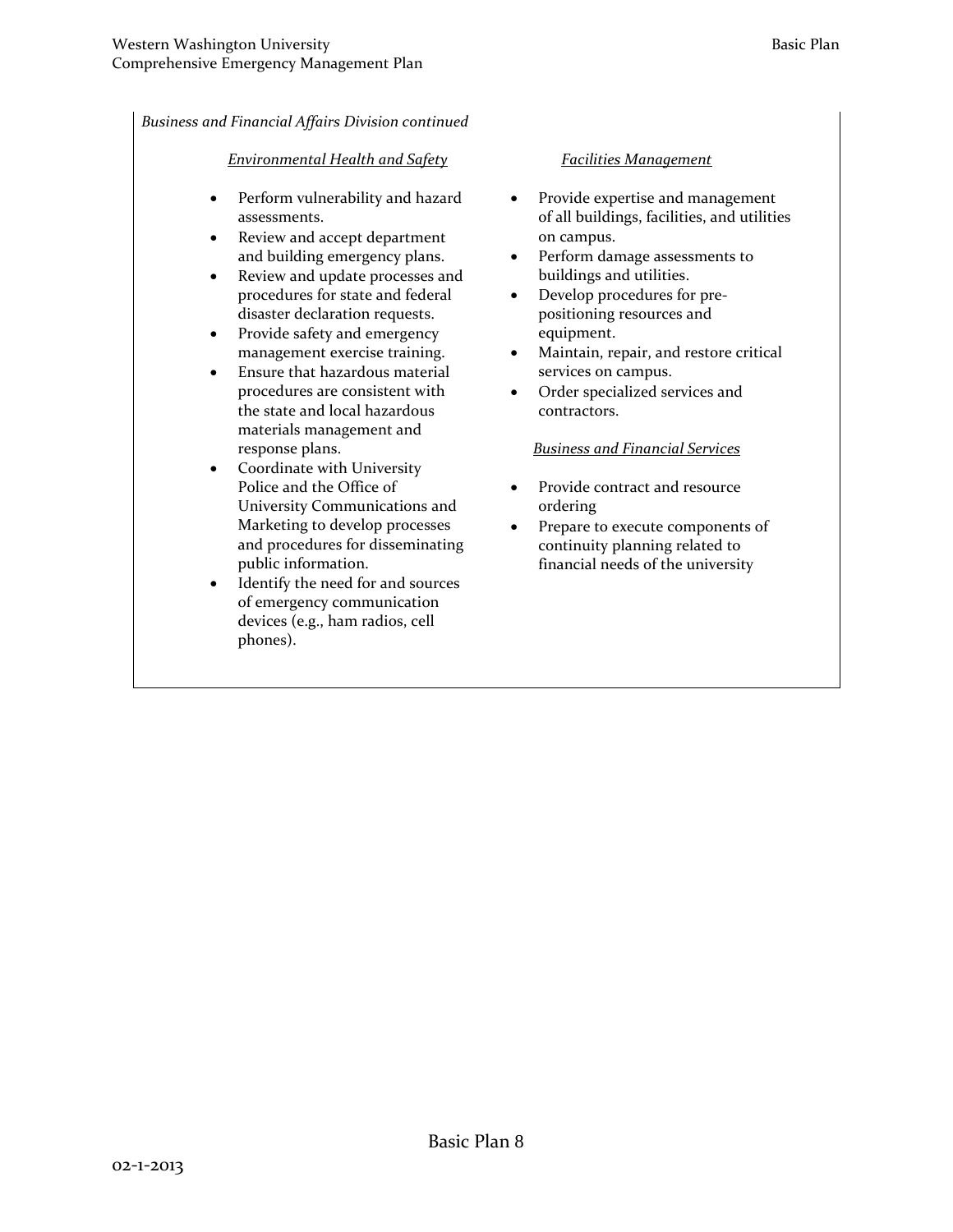## **Division of Enrollment & Student Services**

- considered throughout the planning and implementation of the CEMP. Ensure that all student-related issues under the *Americans with Disabilities Act* are
- Ensure that the plan is accessible to students whose primary language is not English.
- Develop parent or family notification procedures.

#### *University Residences /Food Services Student Health Services/Counseling Center*

- on-campus housing, temporary shelters, triage.<br>
and temporary off-campus housing Develop procedures for emergency locations.<br>
medical care in a major health even
- Develop procedures for mobilizing Develop pandemic flu and infectious residential life personnel and disease plans. prepositioning resources. Coordinate with local and state public Develop an on-call staffing system to health partners for disease surveillance
- ensure staff is available at all times. and tracking.
- Pevelop procedures for identifying Provide guidance for and lead campus resident students in need of emergency medical issues or disease outbreaks evacuation assistance.
- Coordinates with external agencies<br>
 Coordinates with external agencies<br>
 Coordinates with external agencies<br>
regarding emergency medical services<br>
feeding, and temporary shelter<br>
 Coordinate with mental health staff
- triage. • Develop procedures to determine if there • Develop procedures to assess the status of are adequate supplies and equipment to
	- medical care in a major health event.
	-
	-
	-
	-
	- identify early warning signs of potentially dangerous individuals.

#### **University Relations Division**

 $\checkmark$  Develop procedures for increasing public information and warning efforts.

#### *Office of University Communications and Marketing*

- Develop procedures for coordinating with all departments to provide unified and factual messages to students, staff, faculty, families, and the media using multiple modalities.
- emergency. • Develop pre-agreements with the media concerning debriefings and media briefing areas during an
- Designate a campus spokesperson.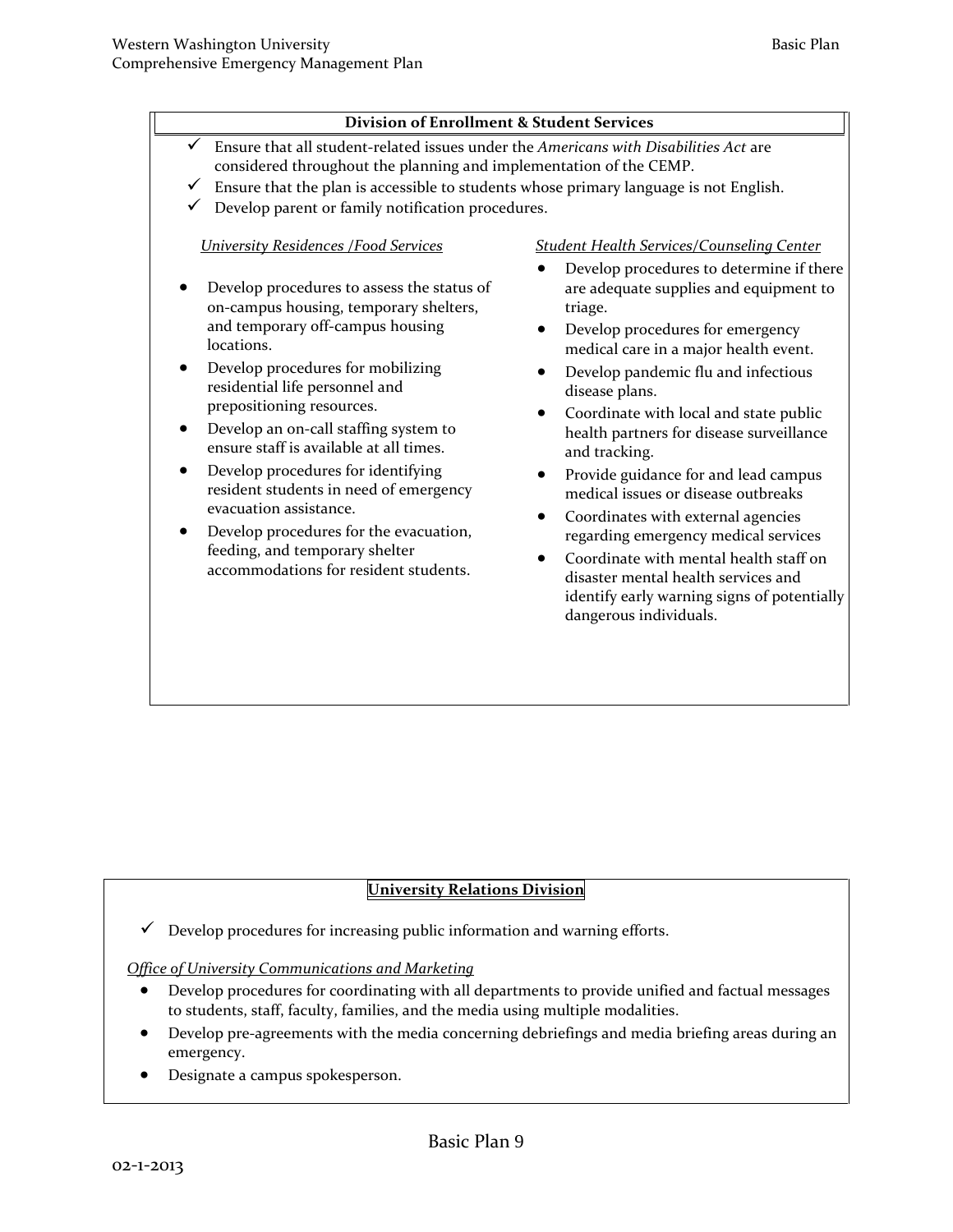# **3. CONCEPT OF OPERATIONS**

The Concept of Operations Section describes Western's overall approach to emergency response and recovery.

### **A. DIRECTION AND CONTROL**

 The university has adopted the use of the Incident Command System (ICS) for incident management. ICS is scalable and flexible to accommodate any emergency condition level or special hazard.

 emergency situations, the Executive Policy Group is responsible for making policy decisions, committing resources, obligating funds, and obtaining resources. The President (or designee) has the authority to make The Executive Policy Group consists of the President of the University and five vice-presidents. During a declaration of emergency.

 President's Liaison is appointed by the President and interfaces between the Executive Policy Group and the The Emergency Response Team fills Incident Command roles and positions within the ICS structure. These positions are filled by those with the most expertise in the areas of need, based on the type of incident. The Emergency Response Team to coordinate strategic and operational decisions.

The Emergency Response Team is responsible for managing Western's Emergency Operations Center (EOC) and supporting field operations. The Emergency Operations Center is staffed when the incident exceeds management capabilities in the field.

For more information on incident management, including ICS positions and EOC operations, see *Appendix 1: Direction and Control* and *Appendix 5: Emergency Operations Center*.

 Unified Emergency Management is responsible for coordinating emergency management activities at the Western is a higher education institution and has limited response capabilities. When an incident exceeds the university's resources, Western requests assistance from Whatcom Unified Emergency Management - a combined emergency management office of the City of Bellingham and Whatcom County. Whatcom city/county level, and also obtaining resources from Washington State Department of Emergency Management and federal agencies.

 emergency response and recovery capabilities. Mutual aid agreements for emergency management are in The university also works with private entities and non-profit/non-governmental organizations to enhance place with other government agencies, public/private entities, and non-profit and charitable organizations (*see Annex S: Mutual Aid*).

#### **B. NOTIFICATION AND WARNING**

 university. University Police is the designated department to initiate notification procedures to the Emergency Response Team. The emergency condition level and the nature of the incident determine which Response (PIER) system, email, mobile/land-line phones, radios, runners and/or face to face. Communications will include response instructions. University Police Dispatch is the designated entity to receive initial notification of an incident for the departments and staff members are notified. Notification methods include: Public Information Emergency

 Communications will include response instructions. The University Police Chief (or designee) sends or coordinates with the Office of University Communications and Marketing to send an initial warning to the campus community. Distributing timely and accurate information to the campus community during a crisis is crucial, and Western uses a variety of methods to provide warnings. Warning methods include PIER system, radios, Big Ole steam whistle, voice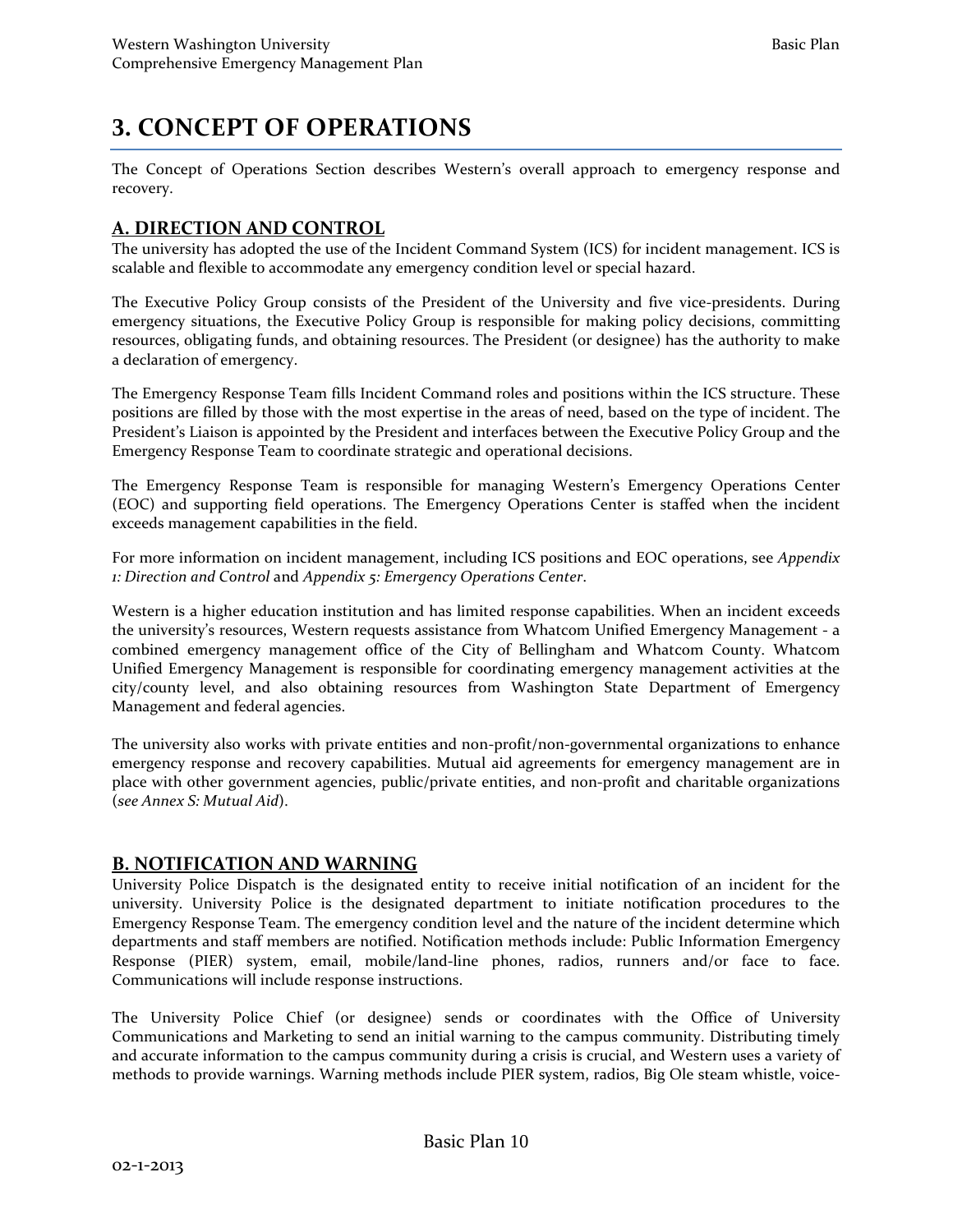enunciation building panels, and face-to-face communication. See *Appendix 3: Notification and Warning* for more information.

#### **C. PROTECTION ACTIVITIES**

 degree possible. The protection of people during an incident is complex and requires a coordinated effort by those managing the incident. Evacuation and shelter-in-place are population protection activities that During an incident, it is essential that the campus community be protected from harm to the greatest Western will utilize when needed.

See *Annex B: Protection Activities* for further details on protection measures.

## **4. EMERGENCY MANAGEMENT PROGRAM AND PLAN**

#### **A. WESTERN'S EMERGENCY MANAGEMENT PROGRAM**

The Emergency Management Program at Western consists of the following elements:

- A comprehensive, all-hazards written emergency plan
- Emergency management training and exercise program
- Participation with community partners in emergency management
- Development of department and building emergency plans for Western

#### **Program Goals:**

The Emergency Management Program Goals are:

- 1. Identify and implement mitigation and risk-reduction strategies before an incident occurs.
- community. 2. Facilitate a quality training/exercise and education program to prepare the campus
- 3. Create an effective framework for campus leaders and emergency personnel for incident response and recovery.
- 4. Enhance communication and public information for notification/warning and population protection capabilities.

#### **Program Objectives:**

Western uses S.M.A.R.T. objectives to complete emergency management goals:

| ΙS | Specific - What, who, when, where, why?          |
|----|--------------------------------------------------|
| M  | Measurable - How much, how many?                 |
| A  | Attainable - How can the goal be accomplished?   |
| R  | Realistic - Be willing and able to make it work? |
| T  | Timely - Established time frame?                 |

The S.M.A.R.T. objectives for Western's emergency management program include the following:

- academic quarter: fall, winter, spring, and summer to review the CEMP plan and make changes 1. The Emergency Management Committee meets at least\_four times a year, once during each if needed.
- 2. The Director of Environmental Health and Safety or designee will coordinate and deliver at least two exercises per calendar year– they may be functional (hands-on), full-scale, drills, table-tops, or workshops.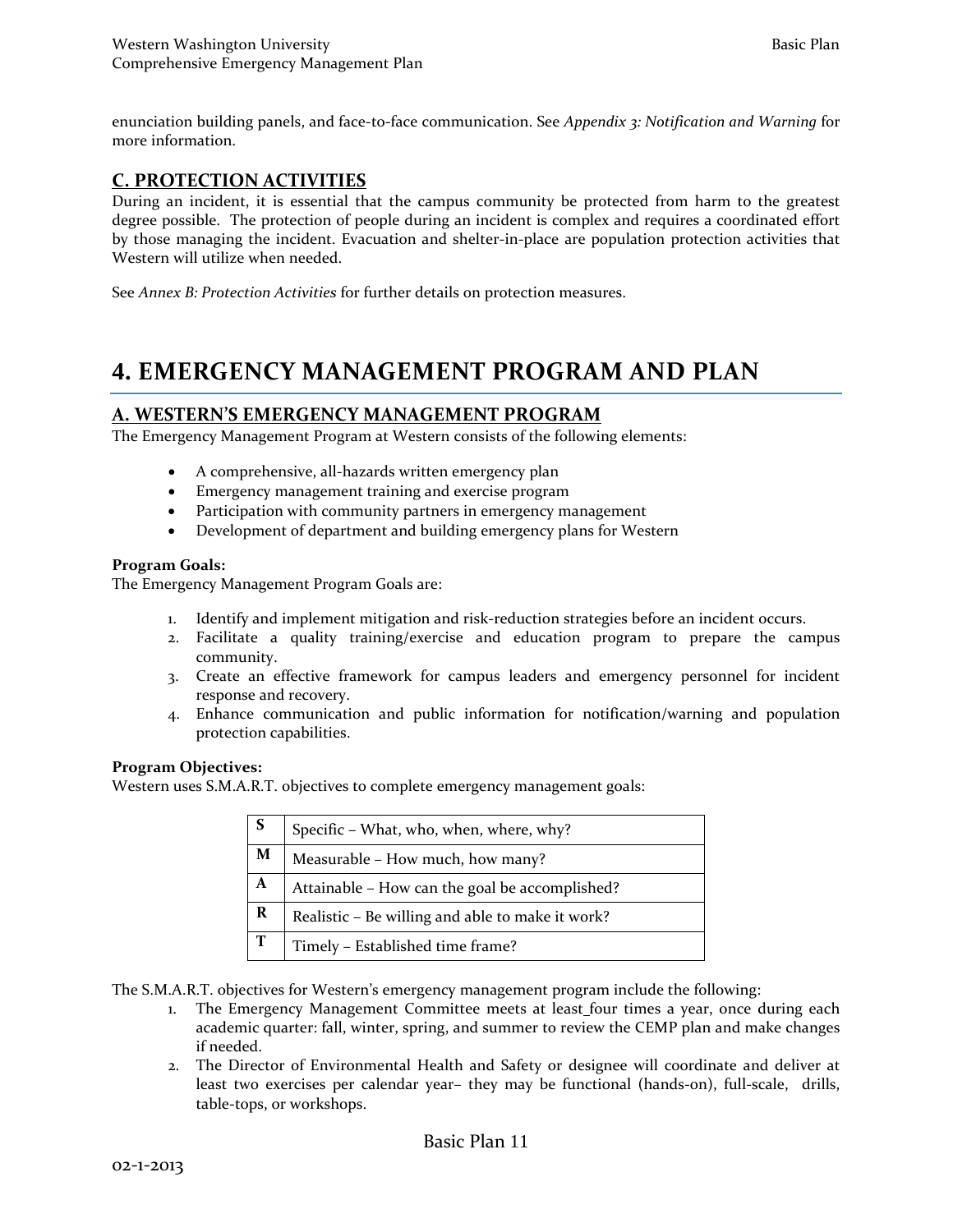- Incident Command System (ICS) component, followed by written after action plan. 3. One of the two exercises above must include a comprehensive, incident management and
- 4. The Director of Environmental Health and Safety, or designee, will coordinate and schedule with Western's Office of University Communications and Marketing, University Police, and Facilities Management to deliver campus mass notification testing at least twice a year.

#### **Program Evaluation**

 including the written Comprehensive Emergency Management Plan. Evaluation of the program is measured by properly documenting the completion of the program objectives listed above. Documentation of The Director of Environmental Health and Safety or designee is responsible for evaluation of the program, program objectives are stored and maintained by the Environmental Health and Safety office.

#### **Program Staff**

#### *Program Coordinator:*

 related documents. The program coordinator also coordinates campus emergency management trainings The Program Coordinator for the Emergency Management Program at Western is **the Director of Environmental Health and Safety.** The director is responsible developing, implementing, updating, and evaluating Western's Emergency Management Program policies and plans, including the CEMP and other and exercises.

#### *Program Committee:*

 **Management Committee** – chaired by the Director of Environmental Health and Safety. The other committee members are representatives from departments on campus that have emergency management The program committee responsible for emergency management at Western is **the Emergency**  responsibilities at Western.

 The Emergency Management Committee meets several times a calendar year to review updates to the CEMP and discuss emergency management activities. All documents regarding the Emergency Management Committee are maintained by the Environmental Health and Safety office.

#### **B. PLAN DEVELOPMENT AND MAINTENANCE**

 Western Washington University, Bellingham Technical College, and Whatcom Community College make CEMP's. Each school's CEMP is designed for compatibility with local emergency management and other up The Resilient Bellingham Consortium. The Resilient Bellingham Consortium was formed in 2010 to coordinate emergency management planning and training. As part of these efforts, the consortium facilitates planning strategies and training and exercise programs for inclusion in each of the 3 schools community partners.

 Western's Director of Environmental Health and Safety is responsible for the overall maintenance of the Western CEMP. The CEMP is reviewed annually by the Director of Environmental Health and Safety or designee. Major changes to the plan must comply with university policy and require review and approval from Western's Emergency Management Committee.

The Director of Environmental Health and Safety is also responsible for distributing all revised or updated planning documents to all departments and agencies involved in emergency management activities.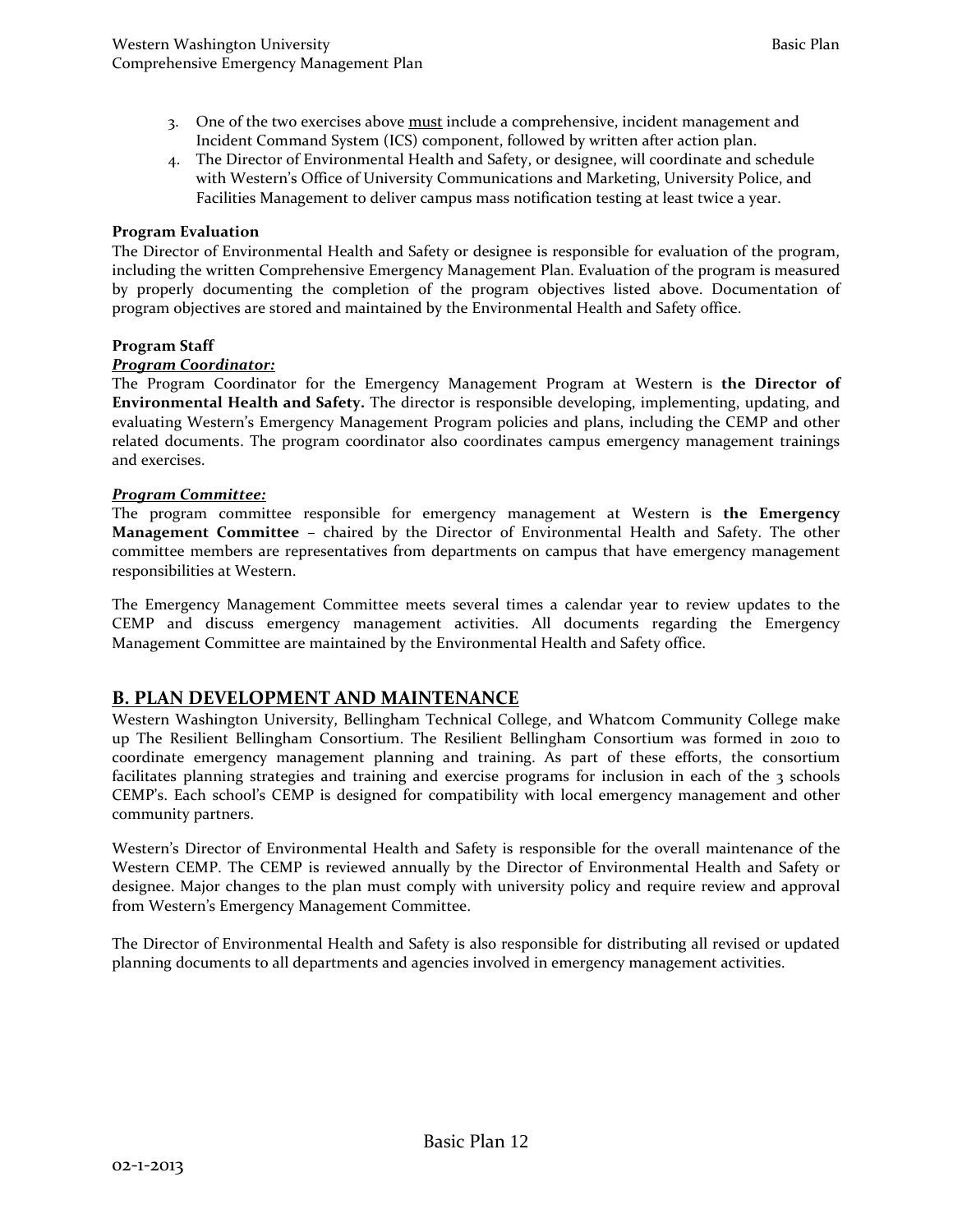# **5. AUTHORITIES AND REFERENCES**

### **A. AUTHORITIES**

 Western's [POL-U5950.03](https://POL-U5950.03) Emergency Management Plan Revised Code of Washington as amended, Part 38.52 Code of Federal Regulations, Title 44.

#### **B. REFERENCES**

NFPA 1561: Standard on Emergency Services Incident Management System; 2008 ed. (NFPA 1561)

NFPA 1600: Standard on Disaster/Emergency Management & Business Continuity Programs; 2010 ed. (NFPA 1600)

Emergency Management accreditation Program (EMAP) Standard (September 2010)

FEMA Comprehensive Preparedness Guide 101; November 2010 (CPG 101)

FEMA Comprehensive Preparedness Guide 301; August 2008 (CPG 301)

Homeland Security National Response Framework; January 2008

Homeland Security National Preparedness Guidelines; October 2007

IACLEA Campus Emergency Operations Planning Guide (IACLEA)

U.S. Dept. ED Action Guide for Emergency Management IHE's; January 2009 (Dept Ed Action Guide)

Whatcom County Comprehensive Emergency Management Plan; December 2008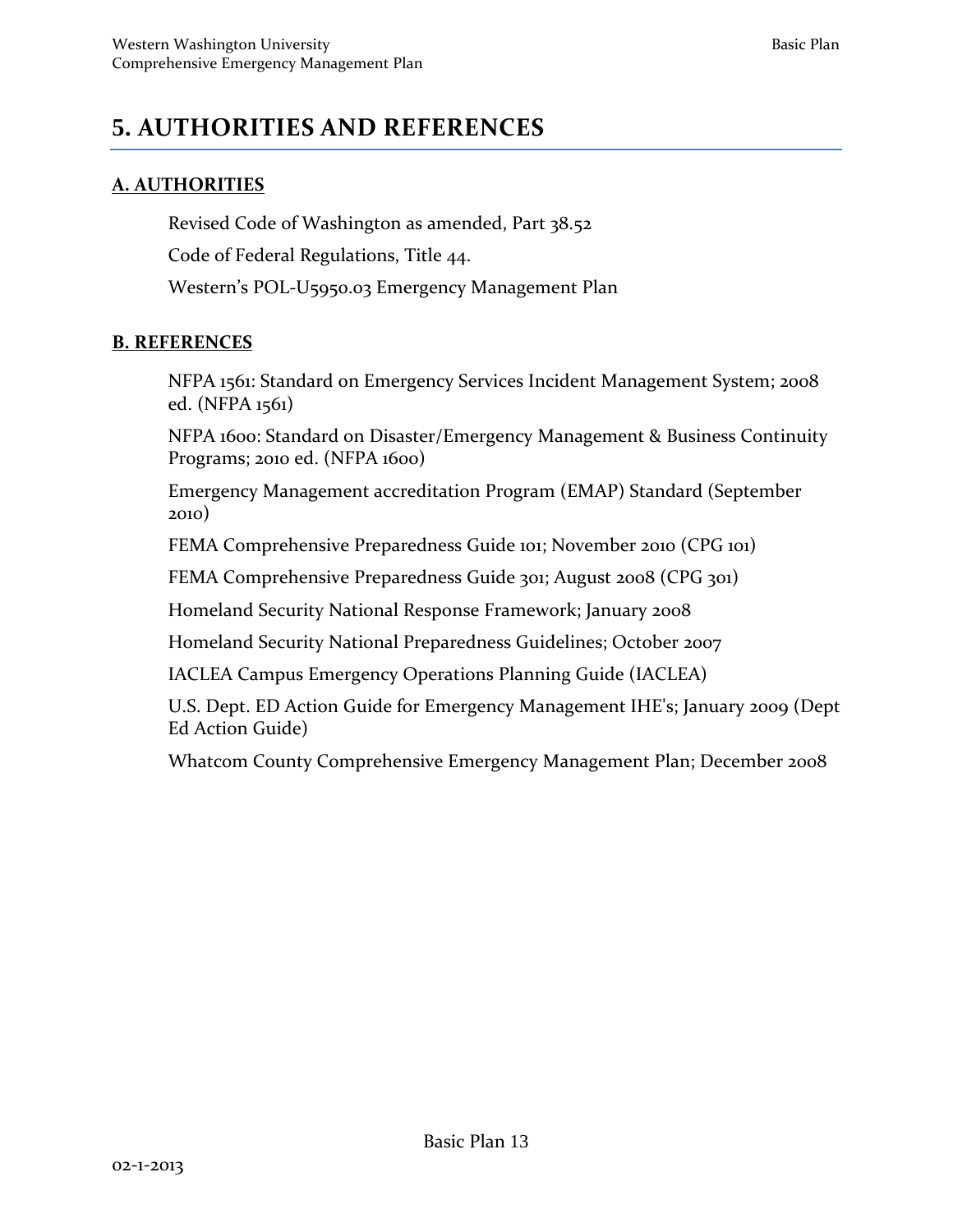# **6. RECORD OF DISTRIBUTION**

| <b>Plans Distributed on Campus</b>                                         | <b>Work</b> | Home | Other | <b>Total</b> | <b>Electronic</b> or<br><b>Hard Copy</b> |
|----------------------------------------------------------------------------|-------------|------|-------|--------------|------------------------------------------|
| President                                                                  |             |      |       |              |                                          |
| Provost                                                                    |             |      |       |              |                                          |
| Vice President for Business and<br><b>Financial Affairs</b>                |             |      |       |              |                                          |
| Vice President for Student Affairs and<br><b>Academic Support Services</b> |             |      |       |              |                                          |
| Vice President for University Relations                                    |             |      |       |              |                                          |
| Vice President for University<br>Advancement                               |             |      |       |              |                                          |
| <b>Assistant Attorney General</b>                                          |             |      |       |              |                                          |
| <b>Executive Director for University</b><br>Planning and Budget            |             |      |       |              |                                          |
| Dean of the College of Humanities and<br><b>Social Sciences</b>            |             |      |       |              |                                          |
| Dean of the College of Sciences and<br>Technology                          |             |      |       |              |                                          |
| Dean of Woodring College of<br>Education                                   |             |      |       |              |                                          |
| Dean of the College of Business and<br>Economics                           |             |      |       |              |                                          |
| Dean of Huxley College of<br><b>Environmental Studies</b>                  |             |      |       |              |                                          |
| Dean of Fairhaven College                                                  |             |      |       |              |                                          |
| Dean of the College of Fine and<br>Performing Arts                         |             |      |       |              |                                          |
| Vice Provost for Research & Dean of<br>the Graduate School                 |             |      |       |              |                                          |